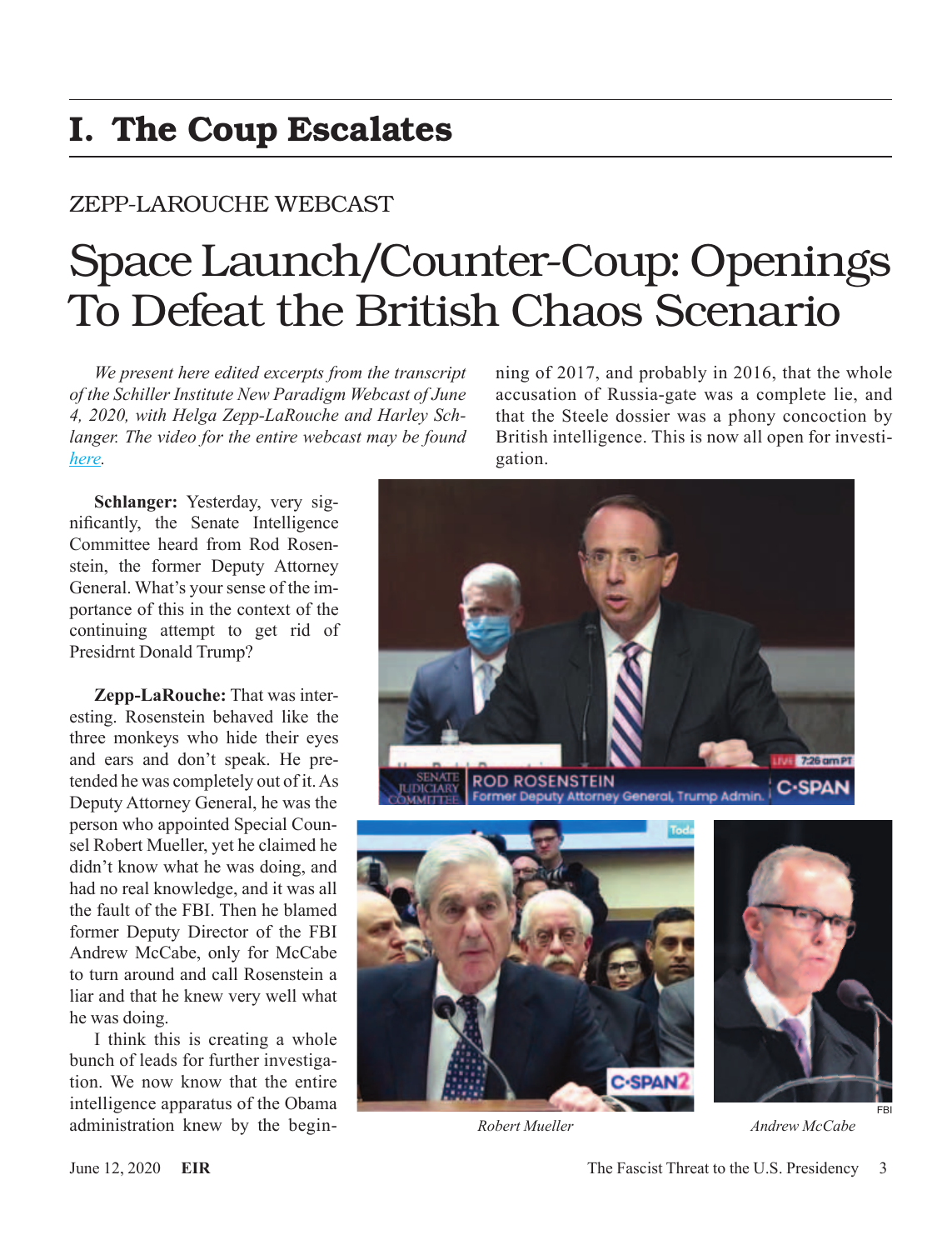

President Trump himself has already talked about Obama-gate, and naturally the big question is what Obama knew, and when; and what was Obama's role in all of this. Obviously, British intelligence had a role in setting up this entire coup, as announced in the British magazine *The Spectator* in January 2017, when it had a headline indicating that the British would try to get Trump out one way or an-

other, either through assassination, a coup, or impeachment—that has been behind all of this for the whole time.

This is now the subject of an investigation in the Senate. I think there are flaws in it, because Lindsey Graham is still somehow sticking to the line that there was some Russian involvement, which clearly there was not, but I think the contradictions between the Department of Justice, Rosenstein, and the FBI perpetrators will lead to further investigations, with the potential of finishing off this entire coup operation, charging the guilty for the crimes committed. That would be sort of a catharsis of the whole situation, and it would be an eye-opener for all the people who are hyping

themselves up against Trump all the time, to recognize that they were misled by a destabilization operation by British intelligence, which is a very important component of what people normally in shorthand call the Deep State.

This is now coming out, and therefore it's getting very interesting.

#### **Sir Richard Loves the Virus**

**Schlanger:** One of the areas in which it's especially interesting is U.S.-China relations. There has been a series of developments in the last few days. The media is playing it as an escalation toward a new Cold War, but very little attention is being paid to what you just pointed out, which is that the same people who were behind Russia-gate are now attacking the U.S.-China relationship. Now, who jumps back into the middle of this but Sir Richard Dearlove, the man who provided the phony dossier on the weapons of mass destruction that led to the Iraq War, the same man who vouched for Christopher Steele and his dossier against Trump. How do Dearlove and the British fit into this China question?

**Zepp-LaRouche:** Dearlove came out—remember, he is the former head of MI6—saying that the coronavirus was made by the Chinese in a Chinese lab, and that that is the reason the Chinese must pay reparations to the whole world for the damage caused by the virus. I think this is incredible, because there is an overwhelm-



*China is restarting its economy with an emphasis on infrastructure, while going ahead with the Belt and Road Initiative. Here, China's National People's Congress in session, Beijing, May 30, 2020.*

ing agreement among scientists around the world that this virus is an organic virus. What caused the virus to become a pandemic is not the virus; it is the fact that the neo-liberal economic model for half a century lowered the living standard of so many people around the world that the virus has the potential to spread in this uncontrolled way that we see now.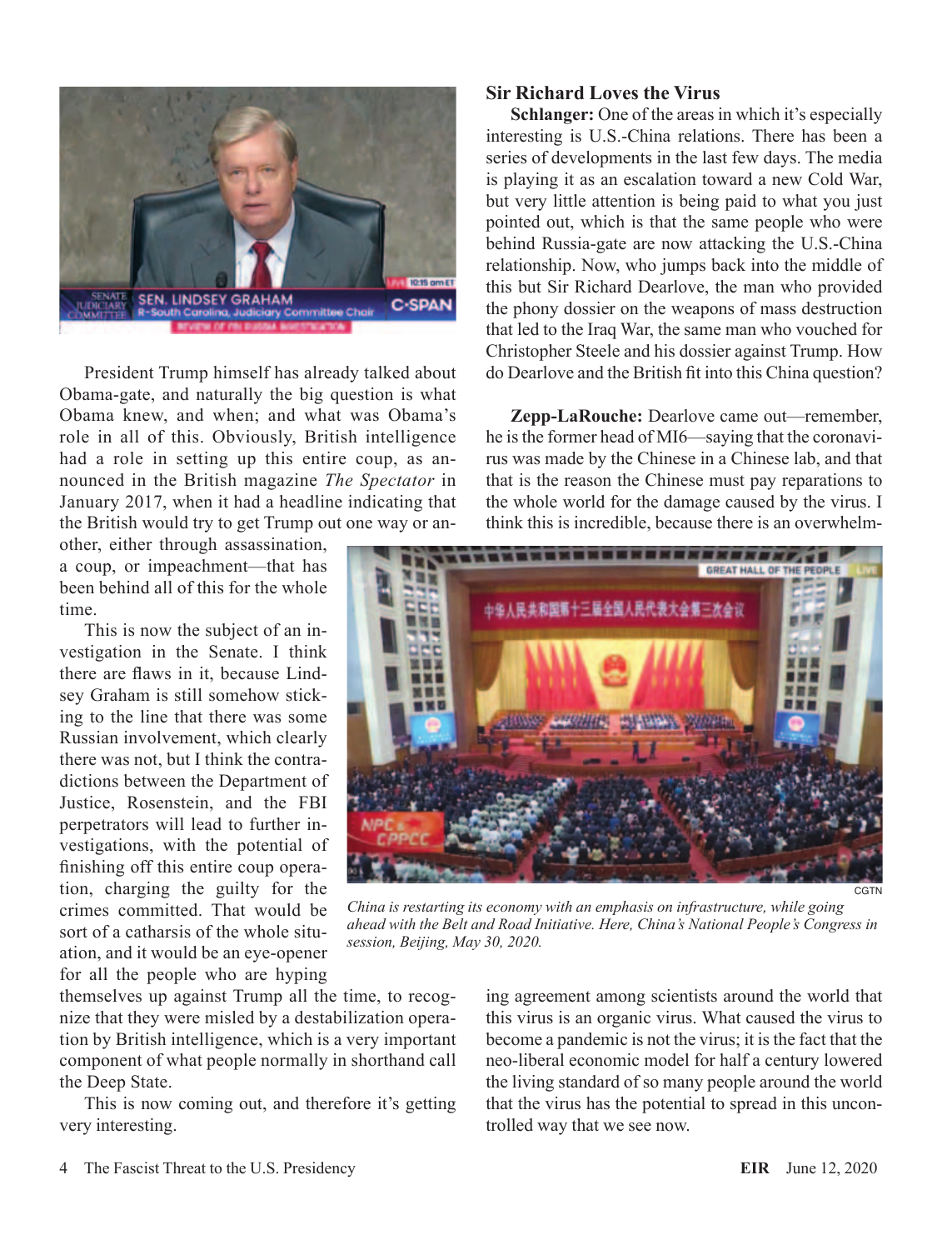

*As a geopolitician for the Empire, Sir Richard Dearlove, former Chief of MI6, blames China for the coronavirus pandemic now spreading into Africa and South America. Here, a coronavirus victim being buried in Brazil, May 26, 2020.*

The coronavirus is now spreading in an absolutely horrible way in Africa. The African CDC is reporting that there is now community transmission, which means it is close to impossible to defeat, given the fact that health care systems in most African countries are practically nonexistent. There is a horrible, raging outbreak in Brazil, which is now becoming a hotspot like Chile, like Ecuador. China did not allow it to become a pandemic and was able to quell it through very rigorous methods in the first two months. These countries don't have the ability to do what China did.

It is possible to contain and stop such a virus outbreak. What makes such a disease develop into pandemic proportions is having entire continents that are not equipped to deal with it. So, for Sir Richard Dearlove to put out such a statement is quite an incitement. It goes beyond a simple Cold War type statement; it is creating an enemy image for a real confrontation with China. The role of British intelligence in the coup against Trump, and also in the anti-China campaign—that both of these operations have come from one and the same source—should get people to think about it.

**Schlanger:** China just had its Party Congress and the People's Assembly. What is the approach coming from China to the economic situation? How are they planning to rebuild?

**Zepp-LaRouche:** China is now continuing to rebuild its economy, with an absolute emphasis on infrastructure, continuing with the projects of the Belt and Road Initiative (BRI). Just today an important economist was interviewed by CGTN, commenting on the discussion about decoupling—that some people in the United States in particular are talking about decoupling the U.S. economy from China. This economist said that the West will do it at its own peril. I find this very interesting because it is true that the idea of somehow isolating China will not function. The only thing left is nuclear war, which means that even those people who start it, will not survive. But short of that, there is no way to stop the rise of China. They have now engaged with so many other countries in these BRI projects.

The big questions are: What will come out of this battle, what kind of an order will emerge, and what will the post-pandemic world look like? That is the really crucial battle going on behind the scenes now.

#### **The British Financial Empire Loves the Virus**

**Schlanger:** On the one hand, you have a number of triggers, any one of which could lead to an even more explosive blow-out: Argentina being declared in default; the coming wave of evictions and home foreclosures in the United States. But at the same time, you have the really big battle. On the one side, the bankers pushing for a global Green New Deal versus our em-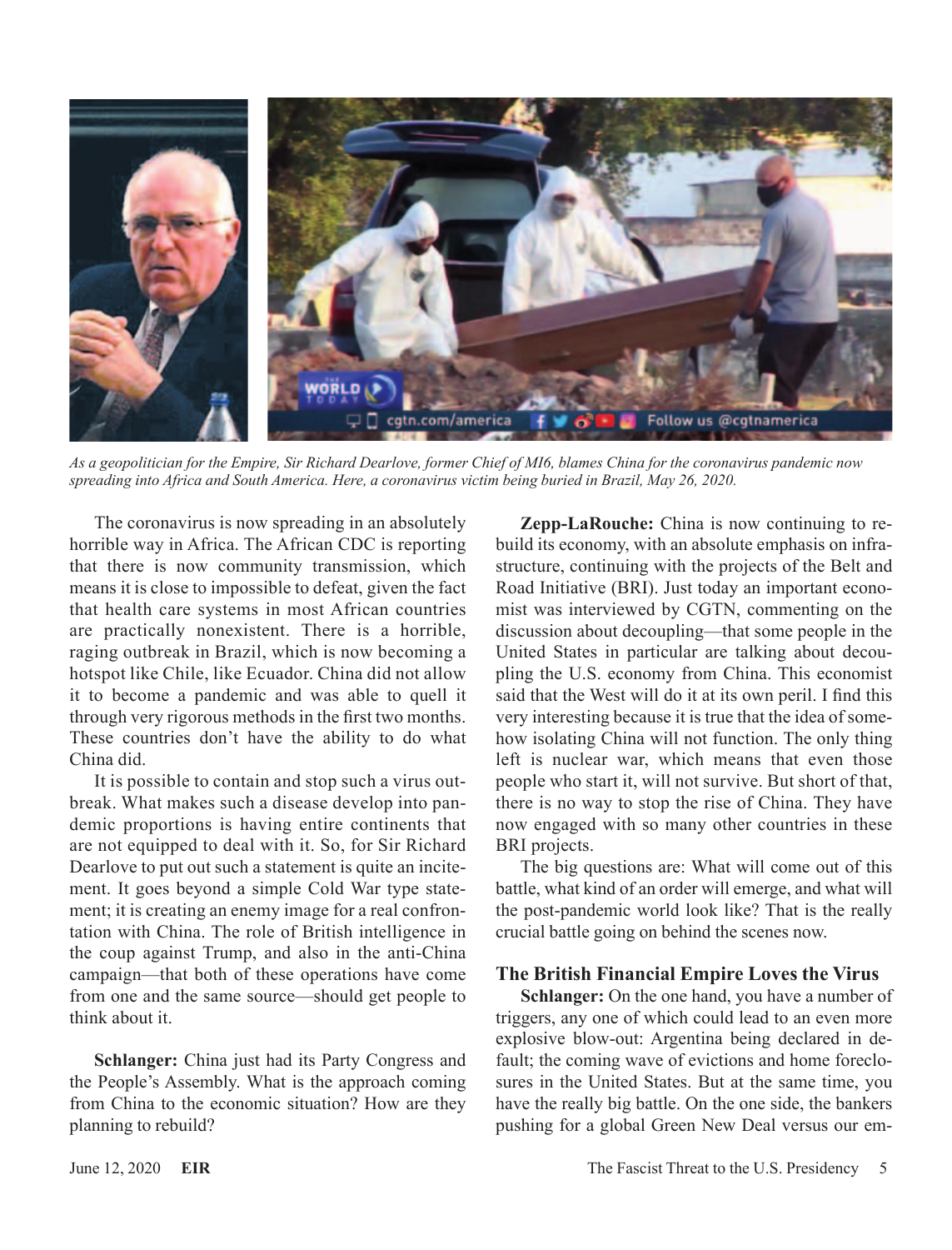



*European Commission President Ursula von der Leyen's proposed Green Deal for Europe is part of the "Great Reset" in the financial system being pushed by Mark Carney and the* EU/Etienne Ansotte *central banks.*

phasis on physical economy based on science and technology. How do you see this battle shaping up?

**Zepp-LaRouche:** I think it really is the most important question, because the big question is, what creates the basis for the existence of the human species over a longer period of time? The "Great Reset" as they call it is now being pushed by the central banks, coming from the Jackson Hole bankers' meeting last year, the proposals by Mark Carney and the other central bankers, by the ECB, by the European Commission, the Green New Deal by Ursula von der Leyen,

characterized by this approach, e.g., the \$750 billion proposal by Ursula von der Leyen, President of the European Commission, which probably will have to be reduced to \$600 billion because a lot of European countries don't want to be a part of it.

Then you have the various proposals for bail-outs of various kinds. Some people think this is positive, but if it's Green, it is completely destructive. The real economy is already massively hit by the pandemic. Almost half of the labor

force and productive capacity worldwide is shut down. You have 50 million unemployed in the United States. You have an almost 30 percent collapse of the real economy in most European countries. So, if you impose on that very dire economic situation a Green agenda, by going into low energyflux densities like solar and wind energy, you are destroying the productive capacity of the world economy. But that is what is actually intended. This is all coming from the British Empire, from such people as Hans Joachim Schellnhuber and his proposal for a "great transformation of the world economy."

and various proposals also coming from the preparatory meeting for the World Economic Forum in Davos.

All of the institutions I have just named want to use this crisis to impose their Green agenda, a total decarbonization of the world economy, mostly get rid of nuclear energy, and redirecting financial investments in such a way that only Green projects are financed. It is really a problem, because all the stimulus programs that are now being put on the agenda are



*Hans Joachim Schellnhuber, CBE, has proposed a "great transformation" of the world economy, by eliminating the use of fossil fuels.*

One of the outstanding contributions of my late husband, Lyndon La-Rouche, is his demonstration that there is a direct correlation between energy-flux density in production processes and the number of people who can be maintained in an economy. If you go to very low energy-flux densities, such as solar and wind, the potential of the world is only 1-2 billion people, not the 7-8 billion people we have now, and soon 9 billion. That would mean a vast reduction in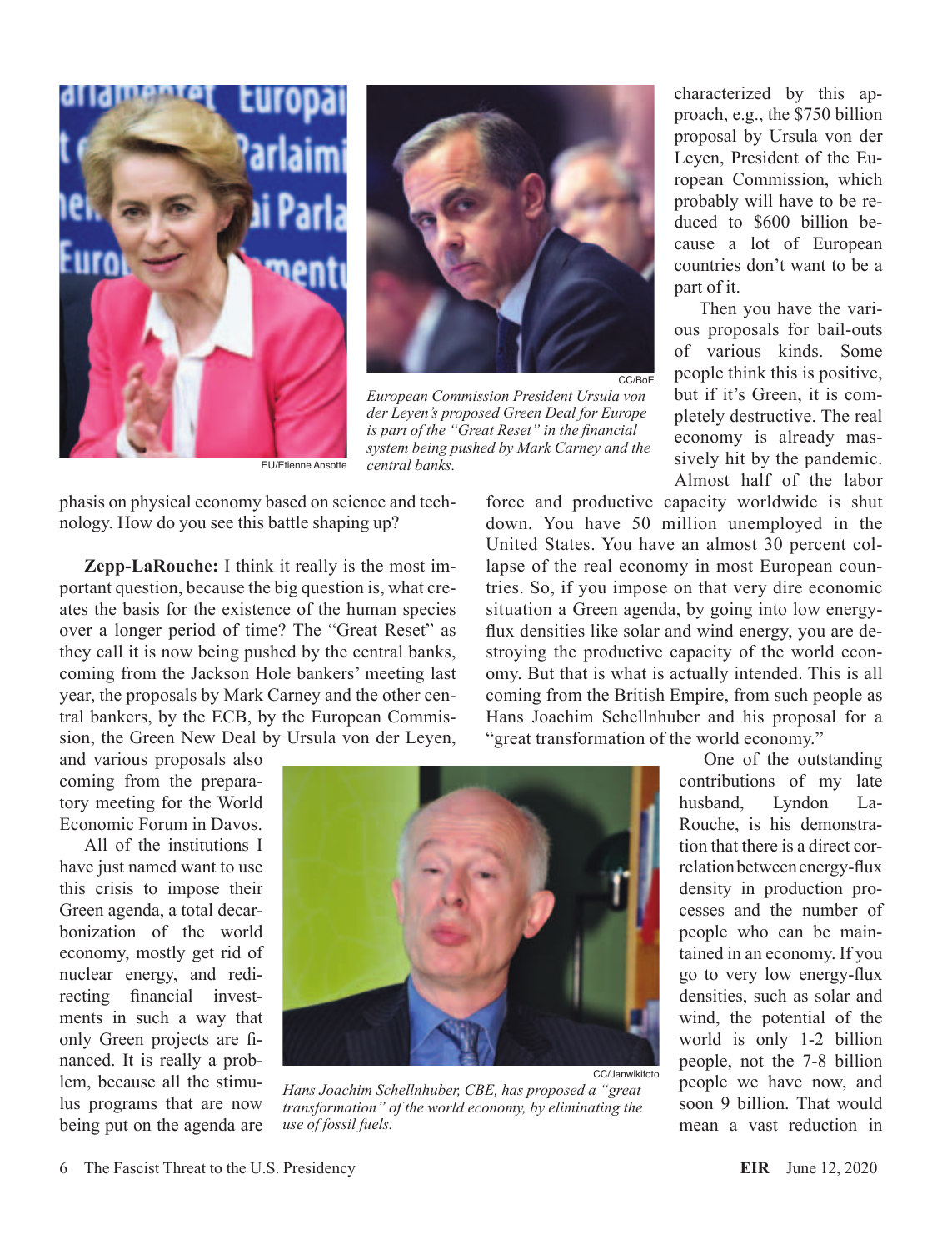population, and that's what some of these people really have as their agenda.

#### **Protect Creative Humanity**

That has to be understood. What we are proposing is the opposite. We propose energyflux densities to increase beyond fossil fuels to nuclear energy, and to have a crash program for fusion energy. The world economy must be adjusted to reflect the principles of physical economy. And that has everything to do with the fact that the source of wealth is not raw materials, it's not free trade, it's not buying cheap, selling dear. The only source of wealth is the creative power of the



*"Human beings are capable of behaving as astronauts do in their relations, cooperating on the basis of reason, and that is the model for the future cooperation of mankind." Here, NASA astronauts Robert Behnken and Douglas Hurley aboard the* Endeavour *space capsule on their way to the International Space Station, May 30, 2020.*

human mind—the ability of the human being to again and again discover physical principles of the universe. This is called scientific progress—turning those discoveries into technological advances, applying them in the production process in order to increase the potential relative population density for the entire world.

That is why we have proposed this 1.5 billion job creation program, which must be the answer to the present crisis. Unless you address the poverty and deprivation in Africa, in Latin America, and in those areas in the United States and Europe suffering poverty, there is no way to solve these problems: you cannot get social peace, you don't fight the pandemic, you can't fight the famine which is looming very big. The only way to address all of these issues is by increasing production and creating better living and working conditions for all the people on this planet. That must be the passionate desire of everybody who wants to solve this present crisis.

**Schlanger:** The United States just had its first crewed space launch, in an American vehicle, for the first time in nine years. Some relatively decent people, who understand the importance of fighting the coup in the United States, who oppose the bail-outs, still have the distorted view that spending money in space exploration is a waste. How does the space program fit in with what you were just discussing about human creativity and the real source of wealth?

#### **Let Us Behave Like Astronauts**

**Zepp-LaRouche:** One can take it on the pragmatic level: it is well-known that for every cent invested in the Apollo program, there was a 14-cent return in the civilian economy. All the people who like the internet and who like their laptops really should thank the Apollo program, because that was where all these inventions from computer chips to all kinds of other things we are still using today were discovered.

But I don't want to leave it at that pragmatic level. In the long arc of human civilization, it was always fundamental discoveries of new principles which made it possible for humans to develop and progress and to increase their population density from a couple million in the Stone Age to the present, where we can easily populate all the world. If we apply the technologies we already have, we could actually make a Garden of Eden out of this planet.

Utilizing newly discovered principles concerning our physical universe, to bring a human being from the atmosphere above the Earth into orbit was a gigantic step. I think the idea of colonizing the Moon, industrializing the Moon as a take-off station to build a city on Mars, to do terra-forming on Mars and take that as a step for future generations to develop interstellar flight and find out how our universe works—that is what distinguishes us from the animals.

I think human beings are capable of behaving like